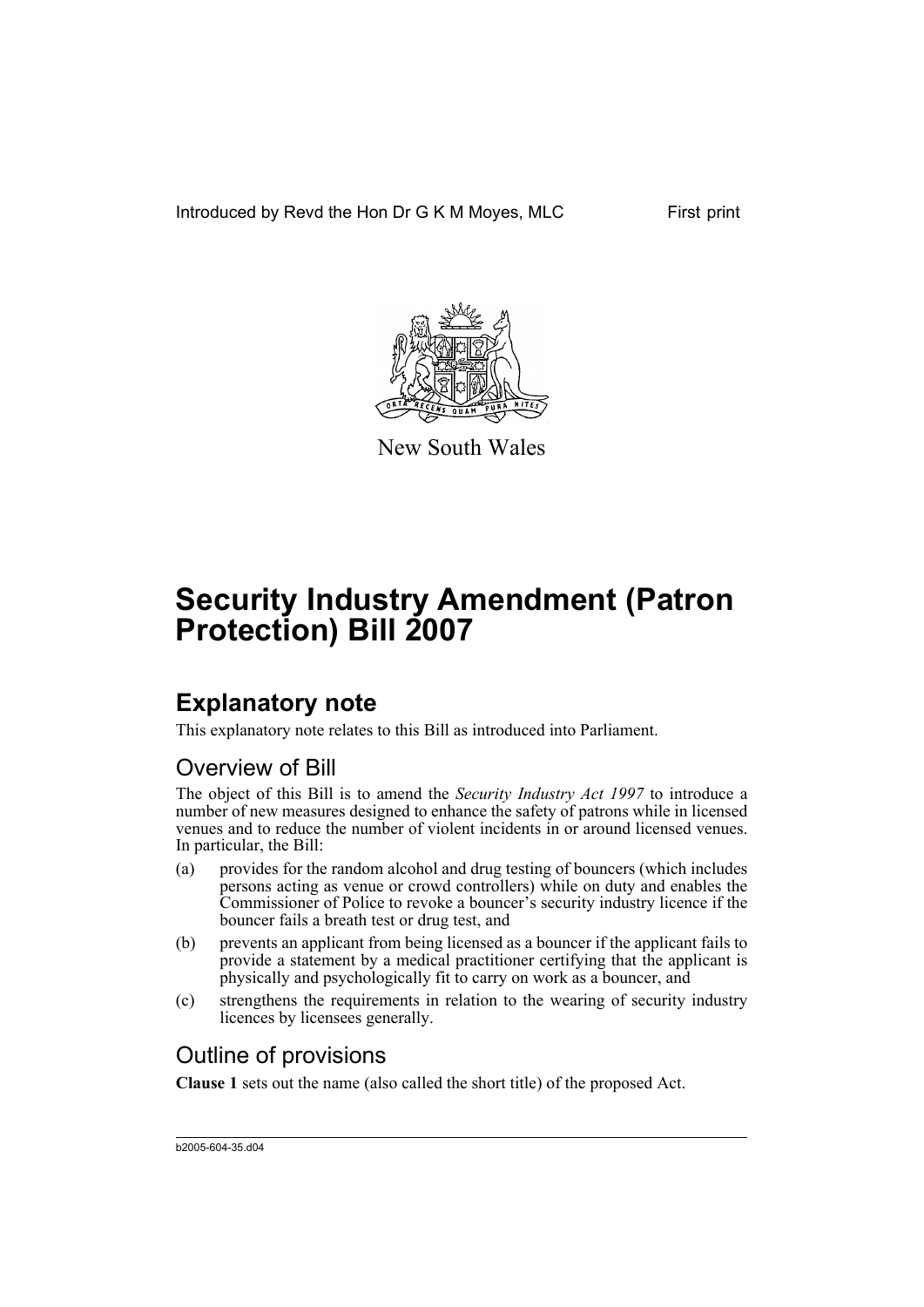Explanatory note

**Clause 2** provides for the commencement of the proposed Act 3 months after the date of assent (unless it is commenced sooner by proclamation).

**Clause 3** is a formal provision that gives effect to the amendments to the *Security Industry Act 1997* set out in Schedule 1.

## **Schedule 1 Amendments**

**Schedule 1 [1]** requires the Commissioner of Police to refuse an application for a licence that would authorise a person to act as a bouncer if the person has not provided a statement by a medical practitioner certifying that the person is both physically and psychologically fit to do that type of work. In obtaining such a statement, the applicant will be required to disclose to the medical practitioner any relevant medical, psychiatric or psychological condition.

**Schedule 1 [2]** enables the Commissioner, in determining whether an applicant is a fit and proper person to be licensed, to have regard to information about the applicant obtained by the Commissioner in accordance with an information sharing arrangement under the *Fair Trading Act 1987* (which relates to such matters as consumer complaints and probity assessments).

**Schedule 1 [3]** specifies the size of the letters and figures that must appear on a security industry licence.

**Schedule 1 [4]** specifies additional grounds for revoking a bouncer's security industry licence.

**Schedule 1 [5]** inserts new provisions dealing with the random drug and alcohol testing, by police officers, of bouncers and other crowd controllers while on duty. The refusal or failure to undergo a drug or alcohol test, or the returning of a positive test, are grounds for revoking the person's licence.

**Schedule 1 [6]–[11]** make a number of changes to the existing requirements in relation to the wearing of security industry licences by licensees. A licence must be worn at chest level and be clearly readable at all times. In the case of bouncers and other crowd controllers, a licence must be fixed to the licensee's clothing.

**Schedule 1 [12]** enables regulations of a savings and transitional nature to be made as a consequence of the enactment of the proposed Act.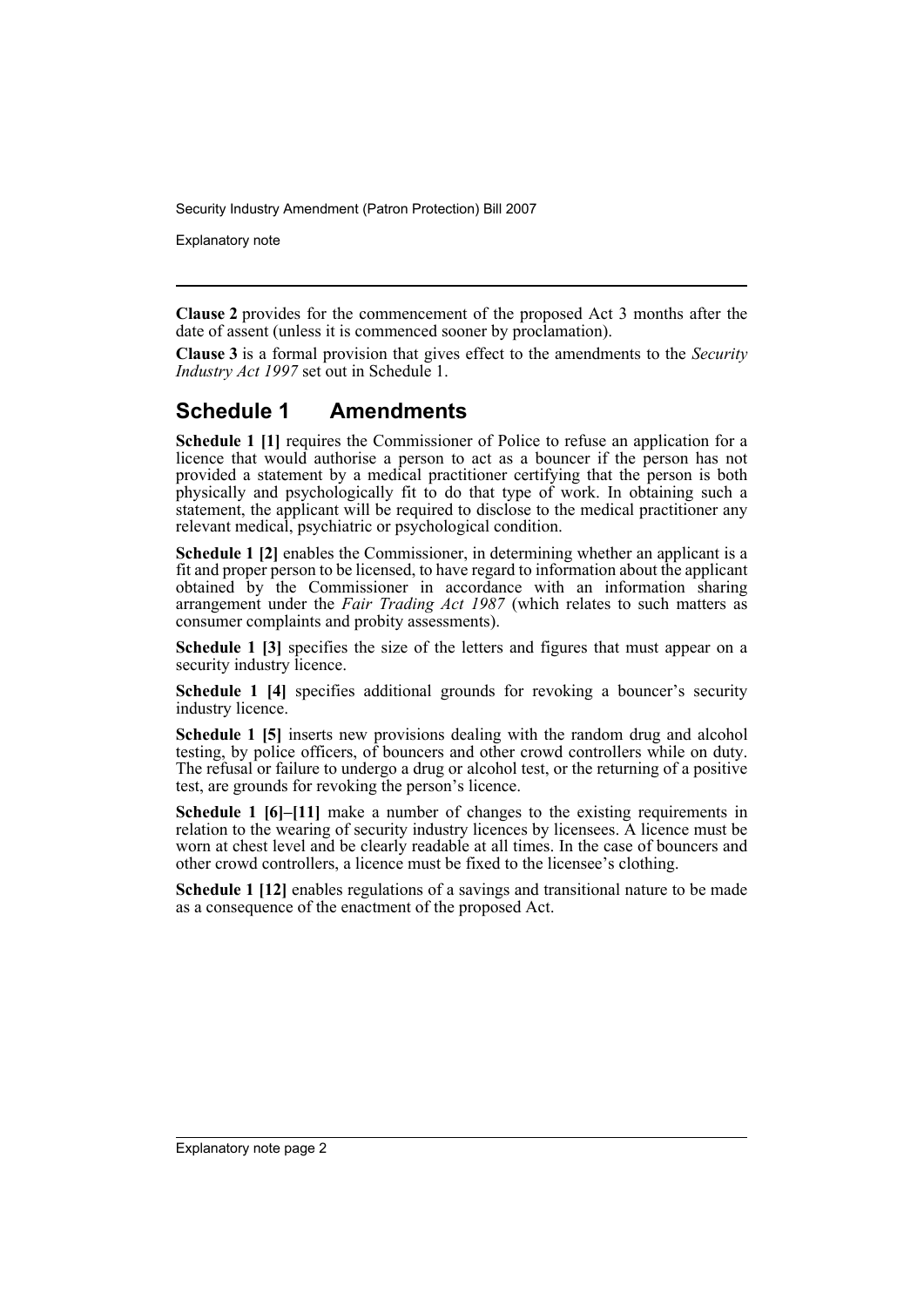Introduced by Revd the Hon Dr G K M Moyes, MLC First print



New South Wales

# **Security Industry Amendment (Patron Protection) Bill 2007**

## **Contents**

|                                                | Page |
|------------------------------------------------|------|
| Name of Act                                    |      |
| 2 Commencement                                 |      |
| Amendment of Security Industry Act 1997 No 157 | 2    |
| Schedule 1 Amendments                          | 3    |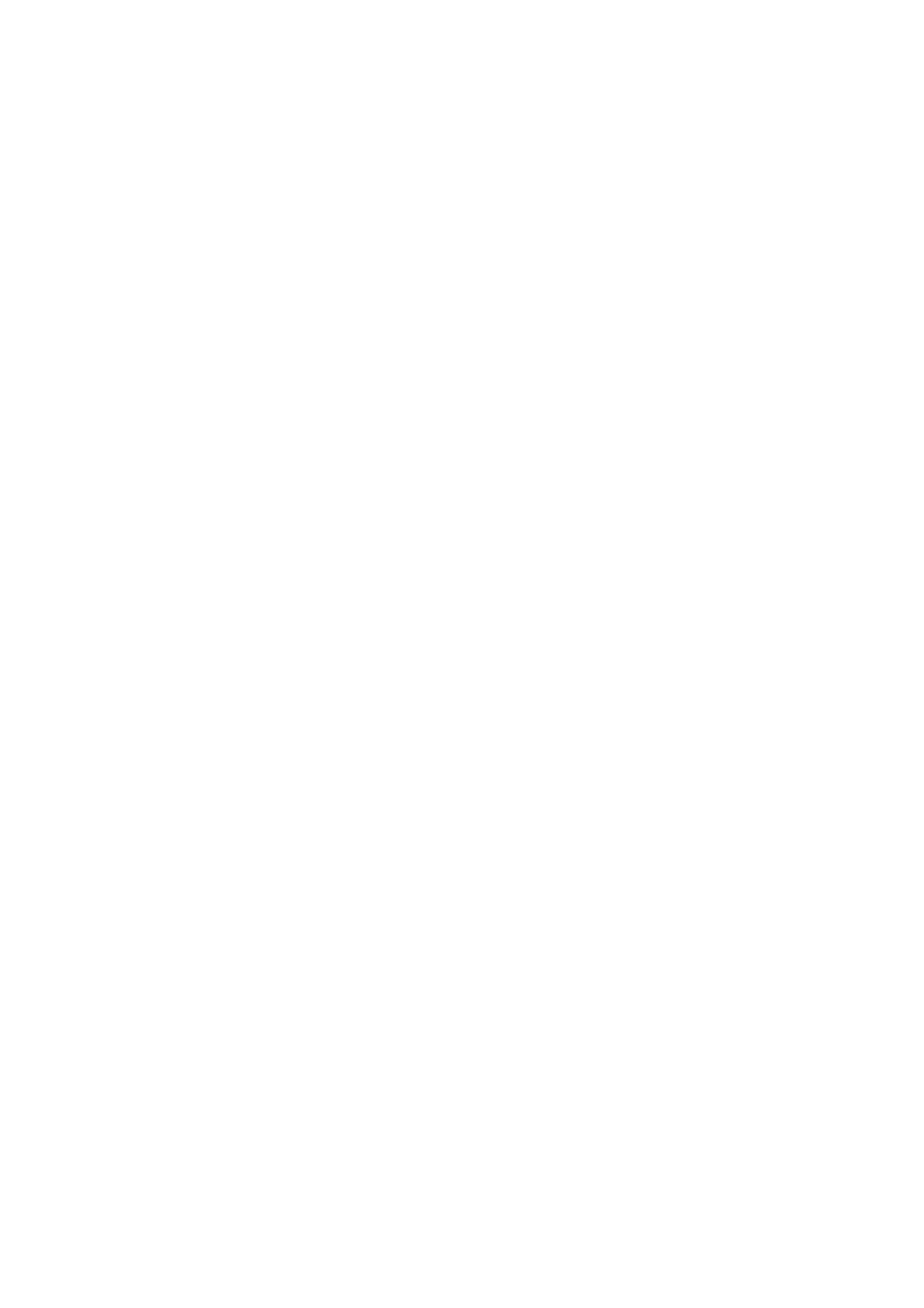

New South Wales

# **Security Industry Amendment (Patron Protection) Bill 2007**

No , 2007

## **A Bill for**

An Act to amend the *Security Industry Act 1997* to introduce new measures (including random drug and alcohol testing of bouncers and crowd controllers) designed to protect patrons of licensed venues and to make further provision with respect to the regulation of persons in the security industry and the carrying on of security activities; and for other purposes.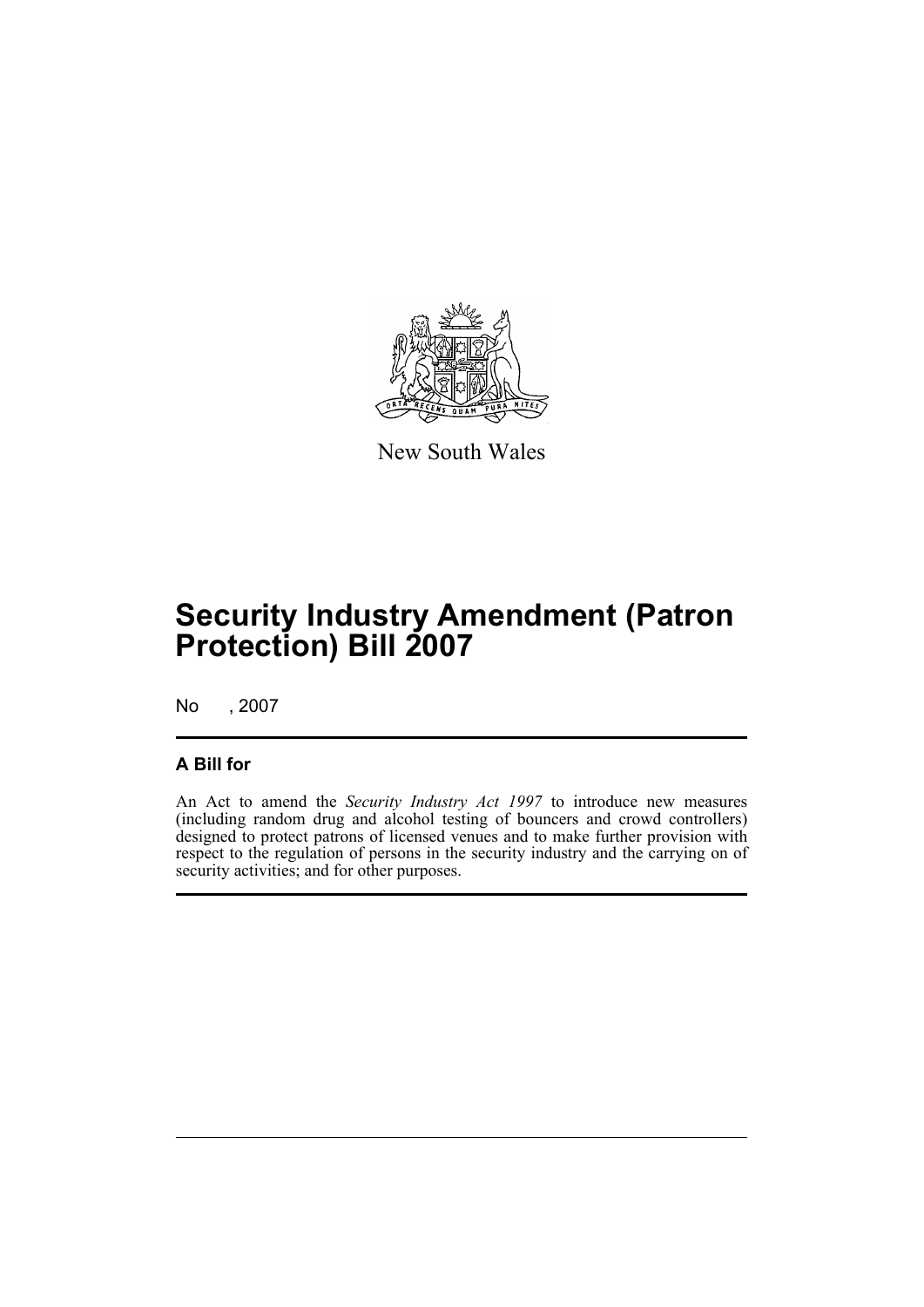<span id="page-5-2"></span><span id="page-5-1"></span><span id="page-5-0"></span>

|   | The Legislature of New South Wales enacts:                                                                    |        |
|---|---------------------------------------------------------------------------------------------------------------|--------|
| 1 | Name of Act                                                                                                   | 2      |
|   | This Act is the <i>Security Industry Amendment (Patron Protection)</i><br>Act 2007.                           | 3<br>4 |
| 2 | <b>Commencement</b>                                                                                           | 5      |
|   | This Act commences 3 months after the date of assent to this Act, unless<br>commenced sooner by proclamation. | 6<br>7 |
| 3 | Amendment of Security Industry Act 1997 No 157                                                                | 8      |
|   | The Security Industry Act 1997 is amended as set out in Schedule 1.                                           | 9      |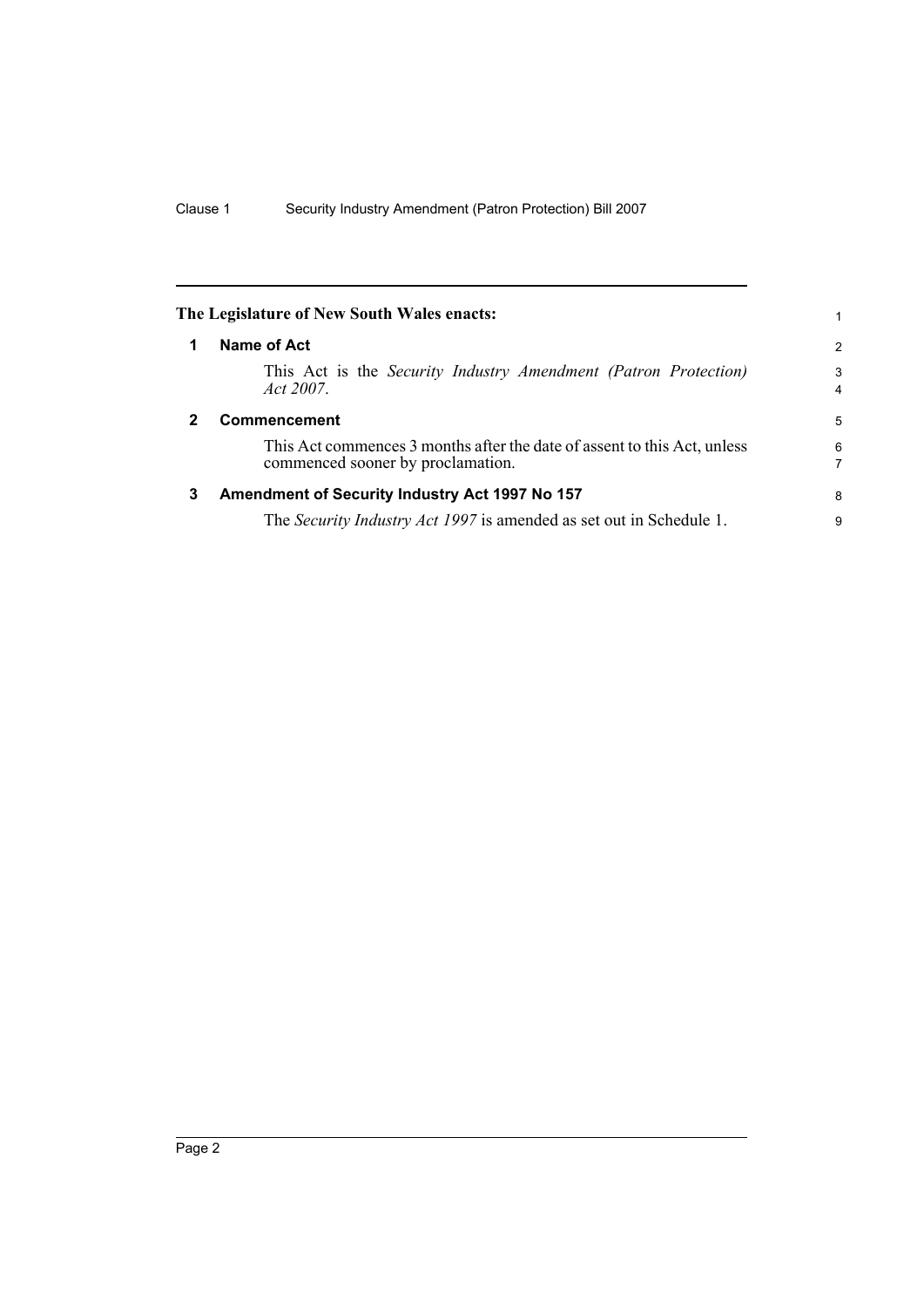Amendments **Amendments** Schedule 1

1

## <span id="page-6-0"></span>**Schedule 1 Amendments**

(Section 3) **[1] Section 15 Restrictions on granting licence—general suitability criteria** Insert after section 15 (1): (1A) In the case of an application for a class 1C or P1C licence made after the commencement of this subsection, the Commissioner must refuse to grant the application if the applicant has not provided a statement by a medical practitioner certifying that the applicant is physically and psychologically fit to carry on security activities of the kind authorised by the licence. (1B) In the course of obtaining a statement for the purposes of subsection (1A), the applicant is required to disclose to the medical practitioner concerned any relevant medical, psychiatric or psychological condition (both present and during the last 5 years). **[2] Section 15 (6A)** Insert after section 15 (6): (6A) Without limiting subsection (6), the Commissioner may, in determining whether an applicant is a fit and proper person to hold the class of licence sought by the applicant, have regard to any information in relation to the applicant that is obtained by the Commissioner in accordance with an information sharing arrangement under section 9A of the *Fair Trading Act 1987*. **Note.** The information about an applicant that may be obtained under such an arrangement is limited to the following: (a) information concerning investigations, law enforcement, assessment of complaints, licensing or disciplinary matters, (b) probity assessments and reference checks concerning persons who provide goods or services to consumers, (c) any other information affecting the interests of consumers. **[3] Section 22 Form of licence** Insert after section 22 (2): (3) The class (or subclass) of a licence, and the number of the licence, must appear in black letters and figures that are at least 3 centimetres in height. 10 11 12 13  $14$ 15 16 17 18 19  $20$ 21 22 23 24 25 26 27 28 29 30 31 32 33 34 35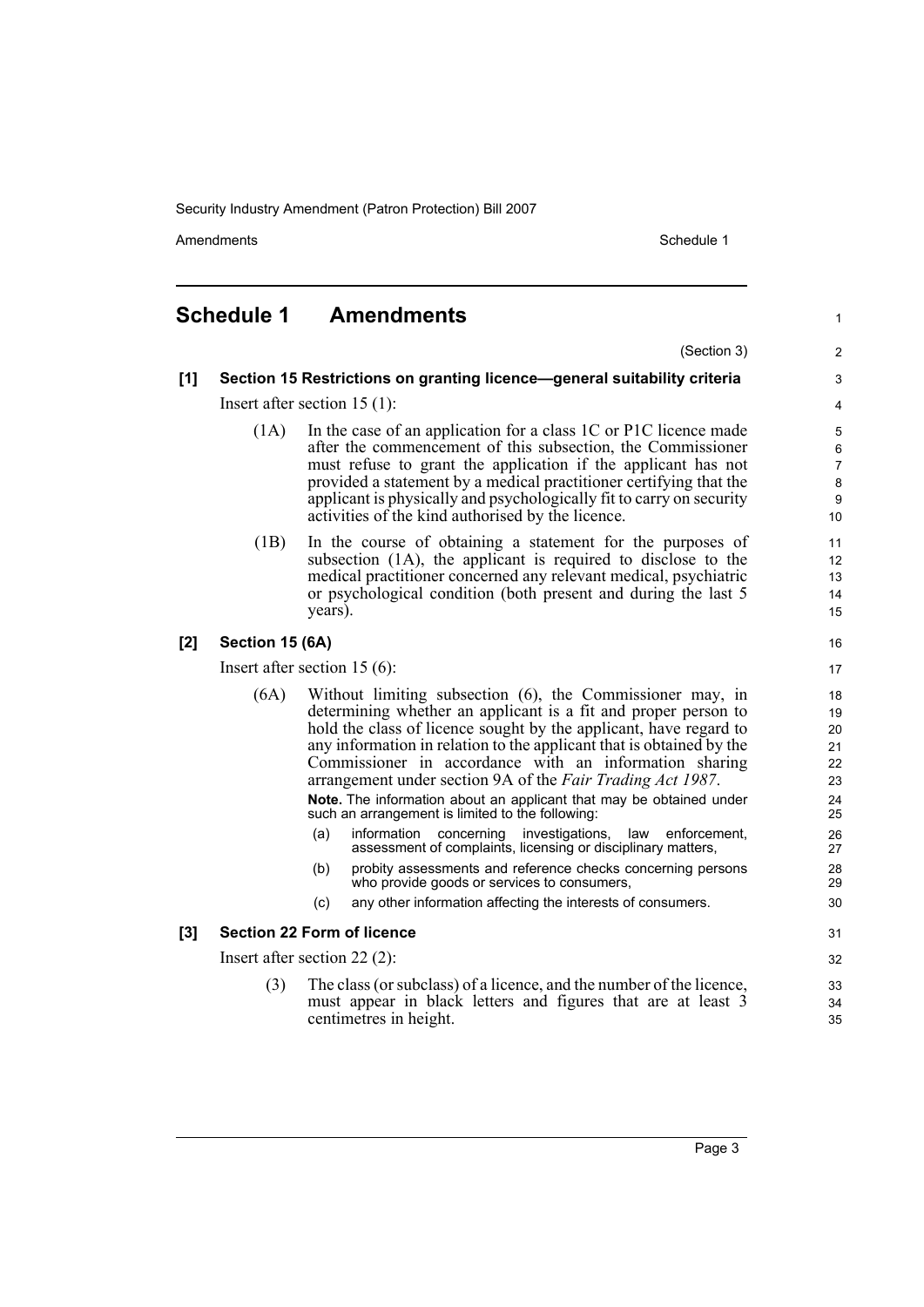Schedule 1 Amendments

#### **[4] Section 26 Revocation of licence**

Insert after section 26 (1) (b):

- (b1) in the case of a class 1C or P1C licence:
	- (i) if the licensee refuses or fails to undergo a breath test or to submit a breath analysis, or to provide a sample of the licensee's urine or hair, when required to do so in accordance with Division 3A, or

21 22

23  $24$ 

- (ii) if the result of a test conducted under Division 3A indicates that the prescribed concentration of alcohol was present in the licensee's blood while the licensee was carrying on security activities authorised by the licence, or
- (iii) if the result of a test conducted under Division 3A indicates that the licensee has used a prohibited drug, or
- (iv) if the licensee failed, in the course of obtaining a statement by a medical practitioner for the purposes of section 15 (1A), to disclose to the medical practitioner a relevant medical, psychiatric or psychological condition, or
- **[5] Part 2, Division 3A**

Insert after Division 3:

### **Division 3A Testing of crowd and venue controllers and bouncers for alcohol and prohibited drugs**

### **28A Definitions**

In this Division:

*analyst* means a person employed by an organisation accredited by the National Association of Testing Authorities, Australia for the purposes of AS 4308 as an analyst.

*AS 4308* means the document entitled Australian Standard AS 4308—2001, *Recommended practice for the collection, detection and quantitation of drugs of abuse in urine*, published by Standards Australia, as in force as at 1 February 2007.

*breath analysing instrument* means any instrument of a type approved by the Governor by order under the *Road Transport (Safety and Traffic Management) Act 1999* as such an instrument, that is, as an instrument designed to ascertain, by analysis of a person's breath, the concentration of alcohol present in that person's blood.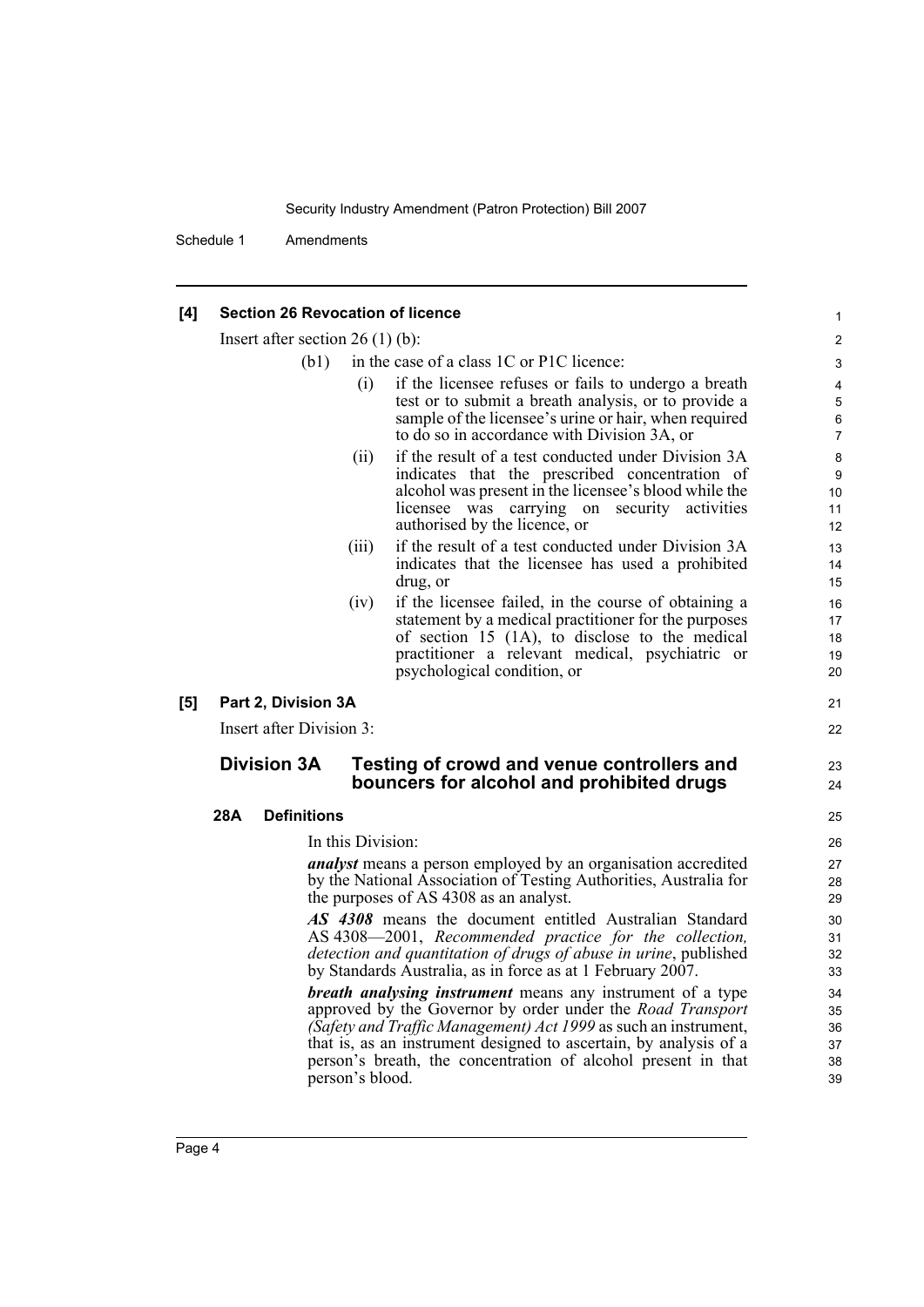Amendments Schedule 1

|     |                                                               |                                                     | <b>breath analysis</b> means a test carried out by a breath analysing<br>instrument for the purpose of ascertaining, by analysis of a<br>person's breath, the concentration of alcohol present in that<br>person's blood.                                               | $\mathbf{1}$<br>$\overline{2}$<br>3<br>4 |  |
|-----|---------------------------------------------------------------|-----------------------------------------------------|-------------------------------------------------------------------------------------------------------------------------------------------------------------------------------------------------------------------------------------------------------------------------|------------------------------------------|--|
|     |                                                               |                                                     | breath test means a test:                                                                                                                                                                                                                                               | 5                                        |  |
|     |                                                               | (a)                                                 | that is designed to indicate the concentration of alcohol<br>present in a person's blood, and                                                                                                                                                                           | 6<br>$\overline{7}$                      |  |
|     |                                                               | (b)                                                 | that is carried out on the person's breath by means of a<br>device (not being a breath analysing instrument) of a type<br>approved by the Governor for the conduct of breath tests<br>under<br>the<br>Road Transport<br>(Safety and<br>Traffic<br>Management) Act 1999. | 8<br>9<br>10<br>11<br>12                 |  |
|     |                                                               | licence.                                            | <i>licensee</i> means a person who is the holder of a class 1C or P1C                                                                                                                                                                                                   | 13<br>14                                 |  |
|     |                                                               |                                                     | prescribed concentration of alcohol means a concentration of<br>0.02 grams or more of alcohol in 100 millilitres of blood.                                                                                                                                              | 15<br>16                                 |  |
|     |                                                               |                                                     | <b>prohibited drug</b> has the same meaning as in the Drug Misuse and<br>Trafficking Act 1985.                                                                                                                                                                          | 17<br>18                                 |  |
| 28B |                                                               | Testing for presence of alcohol or prohibited drugs |                                                                                                                                                                                                                                                                         |                                          |  |
|     | (1)                                                           |                                                     | A police officer may require a licensee, at any time during the<br>course of the licensee's employment:                                                                                                                                                                 | 20<br>21                                 |  |
|     |                                                               | (a)                                                 | to undergo a breath test, or submit to a breath analysis, for<br>the purpose of testing for the presence of alcohol, or                                                                                                                                                 | 22<br>23                                 |  |
|     |                                                               | (b)                                                 | to provide a sample of the licensee's urine or hair for the<br>purpose of testing for the presence of prohibited drugs,                                                                                                                                                 | 24<br>25                                 |  |
|     |                                                               |                                                     | in accordance with the reasonable directions of the police officer.                                                                                                                                                                                                     | 26                                       |  |
|     | (2)                                                           |                                                     | The selection of a licensee for testing pursuant to subsection $(1)$<br>may be conducted on a random or targeted basis.                                                                                                                                                 | 27<br>28                                 |  |
|     | (3)                                                           |                                                     | Without limiting subsection (2), a licensee may be selected for<br>testing whether or not there is any suspicion that the licensee has<br>recently consumed alcohol or has used a prohibited drug.                                                                      | 29<br>30<br>31                           |  |
| 28C | Breath analysis of licensee following positive breath testing |                                                     |                                                                                                                                                                                                                                                                         | 32                                       |  |
|     | (1)                                                           |                                                     | This section applies if:                                                                                                                                                                                                                                                | 33                                       |  |
|     |                                                               | (a)                                                 | it appears to a police officer, as a result of a breath test<br>conducted under section 28B, that the prescribed<br>concentration of alcohol may be present in a licensee's<br>blood, or                                                                                | 34<br>35<br>36<br>37                     |  |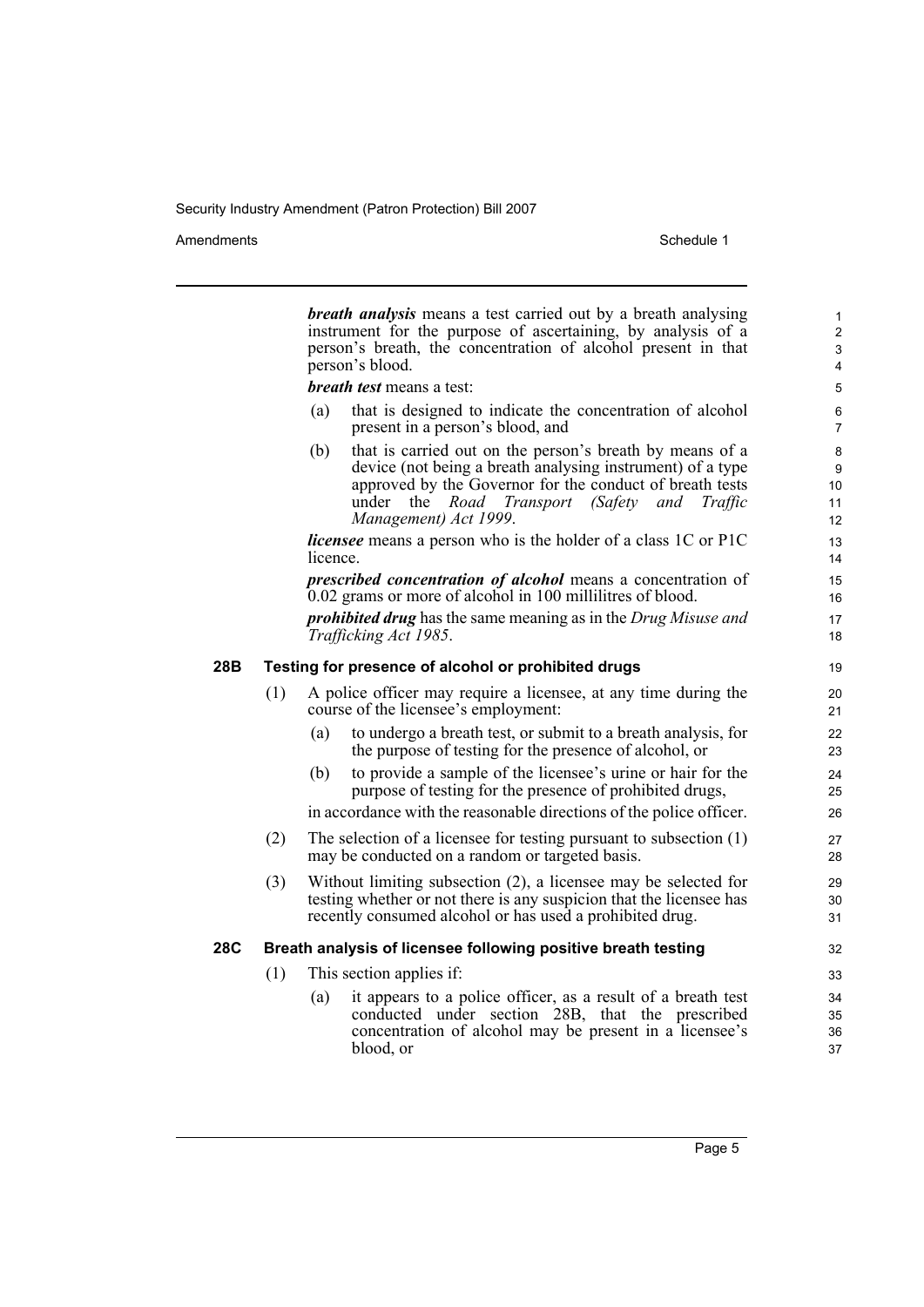Schedule 1 Amendments

i.

|     |                                                         | (b)<br>a licensee, who is required by a police officer to undergo a<br>breath test under this Division, refuses or fails to do so in<br>accordance with the direction of the police officer.                                                                                  | $\mathbf{1}$<br>$\overline{c}$<br>3 |  |
|-----|---------------------------------------------------------|-------------------------------------------------------------------------------------------------------------------------------------------------------------------------------------------------------------------------------------------------------------------------------|-------------------------------------|--|
|     | (2)                                                     | In such a case, the police officer may require the licensee to<br>submit to a breath analysis in accordance with the directions of<br>the police officer.                                                                                                                     | 4<br>5<br>6                         |  |
|     | (3)                                                     | As soon as practicable after a licensee has submitted to a breath<br>analysis the person who carried out the analysis must deliver to<br>the licensee a statement in writing signed by the person<br>specifying:                                                              | $\overline{7}$<br>8<br>9<br>10      |  |
|     |                                                         | the concentration of alcohol determined by the analysis to<br>(a)<br>be present in the licensee's blood and expressed in grams<br>of alcohol in 100 millilitres of blood, and                                                                                                 | 11<br>12<br>13                      |  |
|     |                                                         | the day on which and time of the day at which the breath<br>(b)<br>analysis was completed.                                                                                                                                                                                    | 14<br>15                            |  |
|     | (4)                                                     | A licensee who is required to submit to a breath analysis may<br>request the police officer making the requisition to arrange for the<br>taking (in the presence of a police officer) of a sample of the<br>licensee's blood for analysis, at the licensee's own expense, by: | 16<br>17<br>18<br>19                |  |
|     |                                                         | a medical practitioner nominated by the licensee, or<br>(a)                                                                                                                                                                                                                   | 20                                  |  |
|     |                                                         | a medical practitioner nominated by a police officer at the<br>(b)<br>licensee's request.                                                                                                                                                                                     | 21<br>22                            |  |
|     | (5)                                                     | The making of any such request or the taking of a sample of a<br>licensee's blood does not absolve the licensee from the obligation<br>imposed on the licensee to submit to a breath analysis in<br>accordance with this section.                                             | 23<br>24<br>25<br>26                |  |
|     | (6)                                                     | If a licensee makes such a request, the police officer concerned<br>must take all reasonable steps to contact the relevant medical<br>practitioner.                                                                                                                           | 27<br>28<br>29                      |  |
| 28D | Action with respect to samples of urine, hair and blood |                                                                                                                                                                                                                                                                               |                                     |  |
|     | (1)                                                     | This section applies to:                                                                                                                                                                                                                                                      | 31                                  |  |
|     |                                                         | a police officer who arranges for a sample of urine or hair<br>(a)<br>to be taken when empowered to do so under section 28B,<br>and                                                                                                                                           | 32<br>33<br>34                      |  |
|     |                                                         | (b)<br>a medical practitioner who takes a sample of blood when<br>empowered to do so under section 28C.                                                                                                                                                                       | 35<br>36                            |  |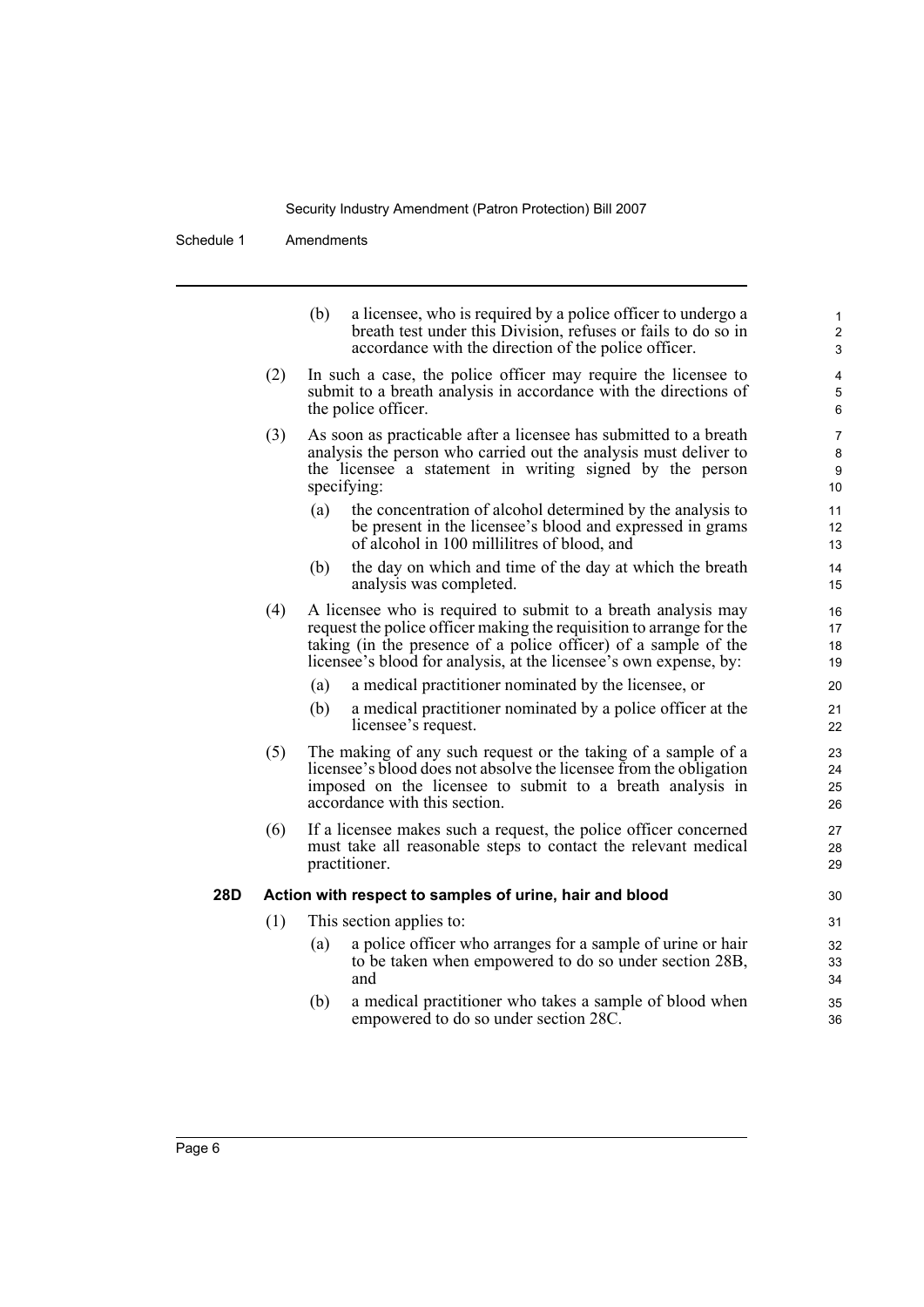Amendments Schedule 1

|     | (2)<br>A person to whom this section applies must ask the licensee from<br>whom the sample was taken whether or not the licensee would<br>like to keep part of the sample of urine, hair or blood taken from<br>the licensee. |                                                                                                                                                                                                                                                                                              |                               |  |
|-----|-------------------------------------------------------------------------------------------------------------------------------------------------------------------------------------------------------------------------------|----------------------------------------------------------------------------------------------------------------------------------------------------------------------------------------------------------------------------------------------------------------------------------------------|-------------------------------|--|
|     | (3)                                                                                                                                                                                                                           | A person to whom this section applies must:                                                                                                                                                                                                                                                  |                               |  |
|     |                                                                                                                                                                                                                               | divide the sample into 2 approximately equal portions, or,<br>(a)<br>if the licensee has indicated that he or she would like to<br>keep a part of the sample, divide the same into 3<br>approximately equal portions, and                                                                    | 6<br>$\overline{7}$<br>8<br>9 |  |
|     |                                                                                                                                                                                                                               | place each portion into a container, and<br>(b)                                                                                                                                                                                                                                              | 10                            |  |
|     |                                                                                                                                                                                                                               | (c)<br>fasten and seal each container, and                                                                                                                                                                                                                                                   | 11                            |  |
|     |                                                                                                                                                                                                                               | mark or label each container for future identification.<br>(d)                                                                                                                                                                                                                               | 12                            |  |
|     | (4)                                                                                                                                                                                                                           | Of the sealed containers:                                                                                                                                                                                                                                                                    | 13                            |  |
|     |                                                                                                                                                                                                                               | the first container must:<br>(a)                                                                                                                                                                                                                                                             | 14                            |  |
|     |                                                                                                                                                                                                                               | in the case of a sample taken by a medical<br>(i)<br>practitioner under section 28C, be handed by a<br>medical practitioner to the police officer present<br>when the sample was taken, or                                                                                                   | 15<br>16<br>17<br>18          |  |
|     |                                                                                                                                                                                                                               | in any other case, be dealt with in accordance with<br>(ii)<br>section 28E, and                                                                                                                                                                                                              | 19<br>20                      |  |
|     |                                                                                                                                                                                                                               | the second container must be transported to a laboratory<br>(b)<br>accredited by the National Association of Testing<br>Authorities, Australia for the purposes of AS 4308 and<br>nominated by the Commissioner, and must be stored at that<br>laboratory on behalf of the Commissioner, and | 21<br>22<br>23<br>24<br>25    |  |
|     |                                                                                                                                                                                                                               | in the case where the licensee has indicated that he or she<br>(c)<br>would like to keep a part of the sample, the third container<br>must be given to the licensee.                                                                                                                         | 26<br>27<br>28                |  |
|     | (5)                                                                                                                                                                                                                           | In the case of samples of urine, the 2 sealed containers referred to<br>in subsection $(4)$ (a) and (b) must be handled in accordance with<br>the procedure set out in AS 4308 or any other procedure approved<br>by the Commissioner in that regard.                                        | 29<br>30<br>31<br>32          |  |
| 28E |                                                                                                                                                                                                                               | Analysis of samples of urine, hair or blood                                                                                                                                                                                                                                                  | 33                            |  |
|     | (1)                                                                                                                                                                                                                           | A police officer may arrange for a portion of a sample of a<br>licensee's urine, hair or blood taken in accordance with this<br>Division to be submitted for analysis to an analyst to determine<br>the concentration of alcohol in the blood or to determine whether                        | 34<br>35<br>36<br>37          |  |

the urine or hair contains a prohibited drug.

38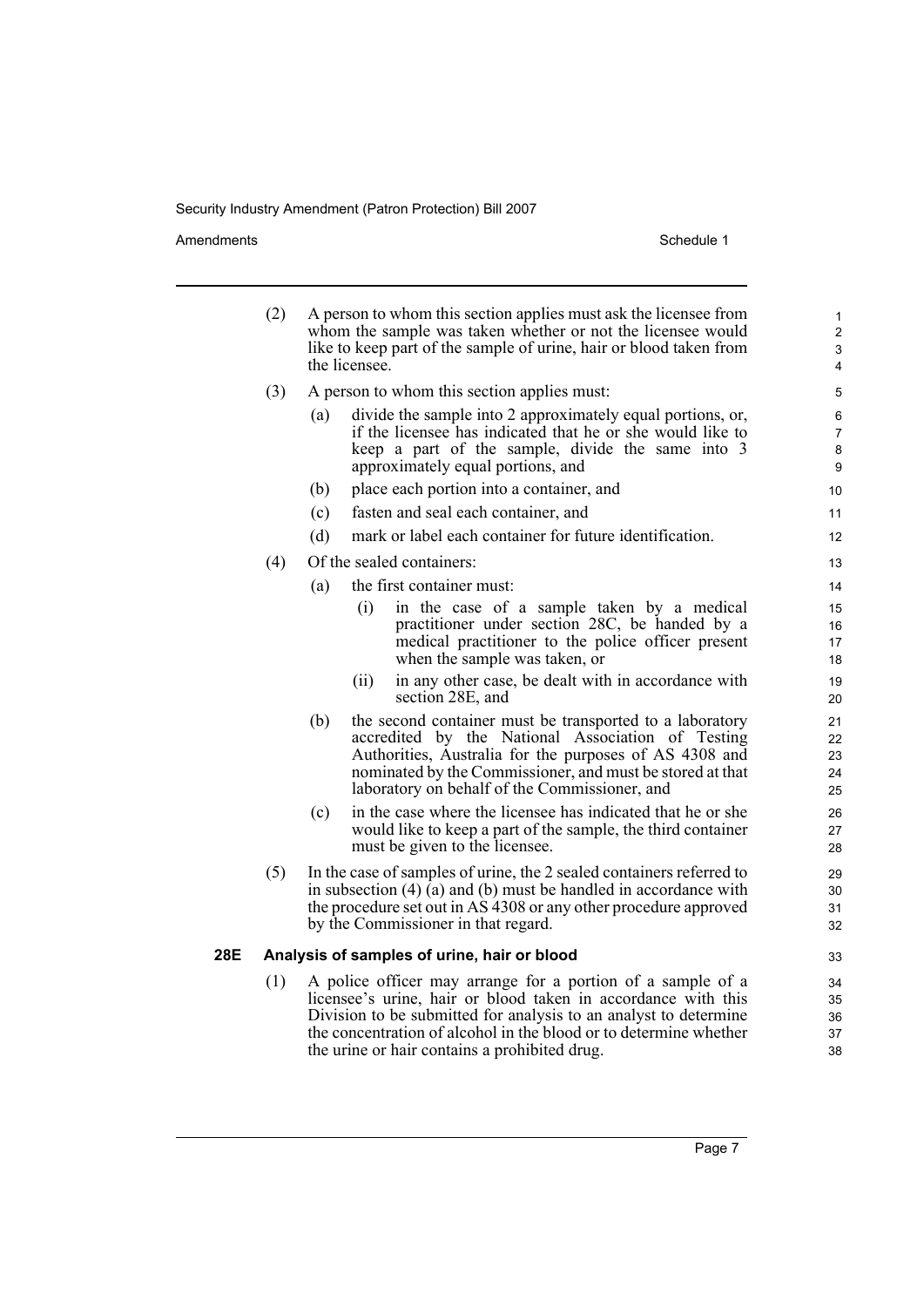Schedule 1 Amendments

(2) An analyst to whom a portion of a sample of urine, hair or blood is submitted for analysis under this section may carry out an analysis of the portion to determine the concentration of alcohol in the blood or to determine whether the urine or hair contains alcohol or a prohibited drug or drugs, as the case requires.

- (3) Such analysis must be carried out, and a report on that analysis provided, in accordance with the procedure set out in AS 4308 or any other procedure approved by the Commissioner in that regard.
- (4) Analysis must be carried out in a laboratory accredited by the National Association of Testing Authorities, Australia for the purposes of AS 4308 and nominated by the Commissioner.
- (5) If the first analysis of a portion of the sample indicates the presence of alcohol or a prohibited drug in the sample, an analysis of another portion of the sample must be undertaken.

#### **28F Interfering with results of test**

- (1) A licensee who does anything to introduce, or alter the concentration of, alcohol or any prohibited drug in the licensee's urine, hair or blood before submitting to a breath analysis or providing a sample of urine, blood or hair under this Division is guilty of an offence if the licensee does so for the purpose of preventing or restricting the use of the results of the analysis in any proceedings against the licensee.
- (2) A person who does anything to introduce, or alter the concentration of, alcohol or any prohibited drug in a licensee's urine, blood or hair before the licensee submits to a breath analysis or provides a sample of urine, blood or hair under this Division is guilty of an offence if the person does so for the purpose of preventing or restricting the use of the results of the analysis in any proceedings against the licensee.

Maximum penalty: 50 penalty units.

#### **28G Interfering or tampering with, or destroying, samples**

A person must not interfere or tamper with, or destroy, a sample of a person's urine, blood or hair provided or taken under this Division unless the sample is destroyed:

- (a) by or at the direction of an analyst in the course of or on completion of analysis, or
- (b) in the case of a sample handed to a person on behalf of a licensee, by or at the direction of the person, or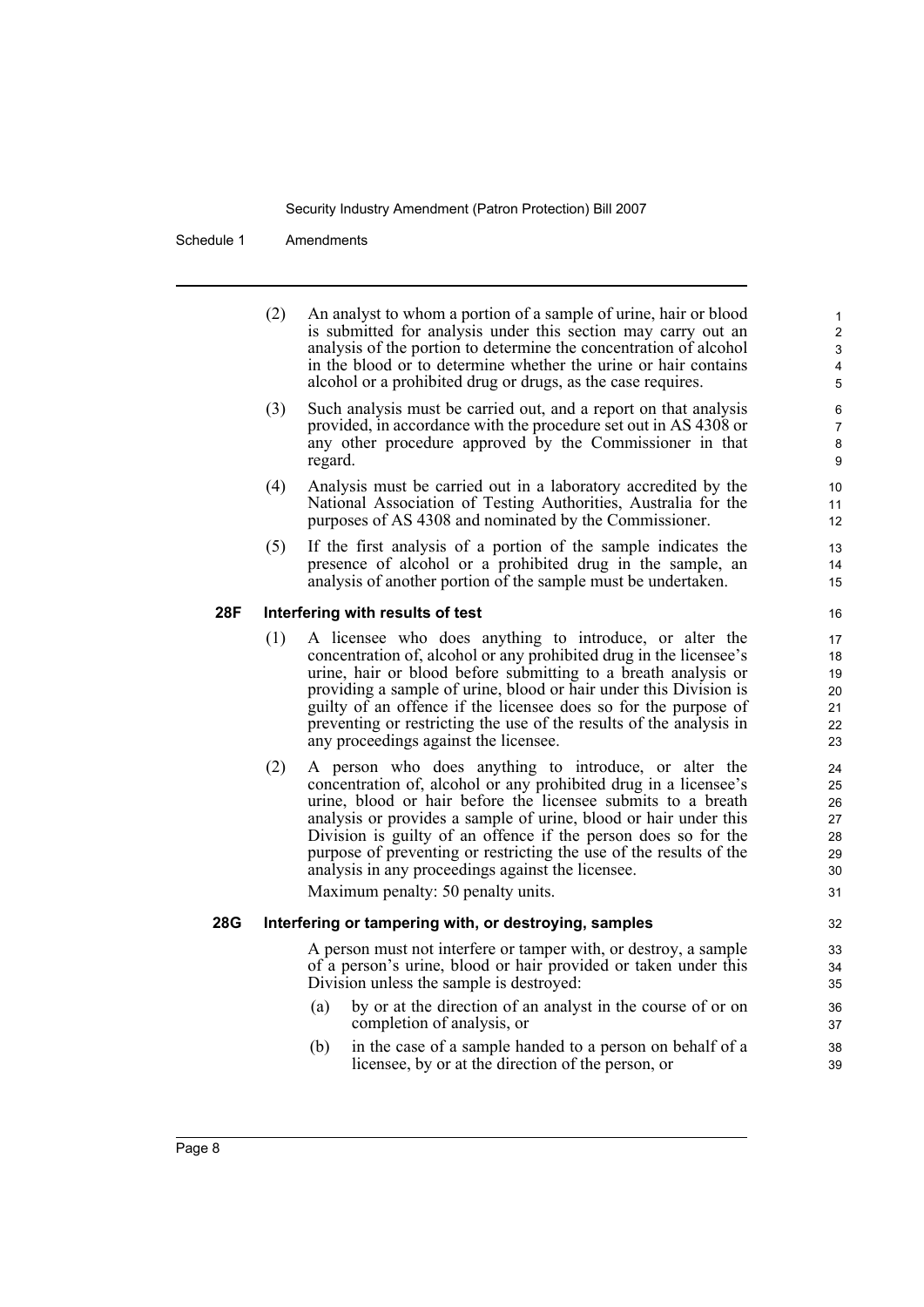Amendments Schedule 1

|        |                                                                                                                                | (c)             | after the expiration of 12 months commencing on the day<br>on which the sample was taken.                                                                                                                                                                                         | $\mathbf{1}$<br>$\overline{2}$      |  |
|--------|--------------------------------------------------------------------------------------------------------------------------------|-----------------|-----------------------------------------------------------------------------------------------------------------------------------------------------------------------------------------------------------------------------------------------------------------------------------|-------------------------------------|--|
|        | Maximum penalty: 50 penalty units.                                                                                             |                 |                                                                                                                                                                                                                                                                                   |                                     |  |
|        | 28H                                                                                                                            |                 | <b>Operation of Division</b>                                                                                                                                                                                                                                                      | 4                                   |  |
|        | Nothing in this Division affects:                                                                                              |                 |                                                                                                                                                                                                                                                                                   |                                     |  |
|        |                                                                                                                                | (a)             | any liability for an offence relating to the consumption or<br>supply of alcohol, or the use or supply of other drugs,<br>arising under the Road Transport (Safety and Traffic<br>Management) Act 1999 or the Drug Misuse and<br><i>Trafficking Act 1985</i> or any other Act, or | 6<br>$\overline{7}$<br>8<br>9<br>10 |  |
|        |                                                                                                                                | (b)             | any right to conduct breath or other tests for the presence<br>of alcohol or other drugs in a person's body, under the<br>Road Transport (Safety and Traffic Management) Act<br>1999 or any other Act, or                                                                         | 11<br>12 <sup>2</sup><br>13<br>14   |  |
|        |                                                                                                                                | (c)             | any obligation or right under the Anti-Discrimination Act<br>1977, the Occupational Health and Safety Act 2000 or any<br>other Act.                                                                                                                                               | 15<br>16<br>17                      |  |
| [6]    |                                                                                                                                |                 | Section 36 Licence to be worn by licensee                                                                                                                                                                                                                                         | 18                                  |  |
|        | Omit "clearly visible" from section 36 (1) (as substituted by Schedule 1 [60]<br>to the Security Industry Amendment Act 2005). |                 |                                                                                                                                                                                                                                                                                   | 19<br>20                            |  |
|        | Insert instead "clearly readable at all times".                                                                                |                 |                                                                                                                                                                                                                                                                                   |                                     |  |
| [7]    | Section 36 (1A) (as inserted by Schedule 1 [61] to the Security Industry<br><b>Amendment Act 2005)</b>                         |                 |                                                                                                                                                                                                                                                                                   |                                     |  |
|        | Omit "clearly visible". Insert instead "clearly readable at all times".                                                        |                 |                                                                                                                                                                                                                                                                                   |                                     |  |
| [8]    | Section 36 (1A) (b) (as inserted by Schedule 1 [61] to the Security<br><b>Industry Amendment Act 2005)</b>                     |                 |                                                                                                                                                                                                                                                                                   |                                     |  |
|        | Omit "or above the level of the person's waist". Insert instead "chest level".                                                 |                 |                                                                                                                                                                                                                                                                                   |                                     |  |
| [9]    | Section 36 (1A) (c) (as inserted by Schedule 1 [61] to the Security<br><b>Industry Amendment Act 2005)</b>                     |                 |                                                                                                                                                                                                                                                                                   |                                     |  |
|        |                                                                                                                                | Omit "or side". |                                                                                                                                                                                                                                                                                   | 30                                  |  |
| $[10]$ |                                                                                                                                |                 | Section 36 (1A) (d) (as inserted by Schedule 1 [61] to the Security<br><b>Industry Amendment Act 2005)</b>                                                                                                                                                                        | 31<br>32                            |  |
|        |                                                                                                                                |                 | Omit "visible". Insert instead "readable".                                                                                                                                                                                                                                        | 33                                  |  |
|        |                                                                                                                                |                 |                                                                                                                                                                                                                                                                                   |                                     |  |